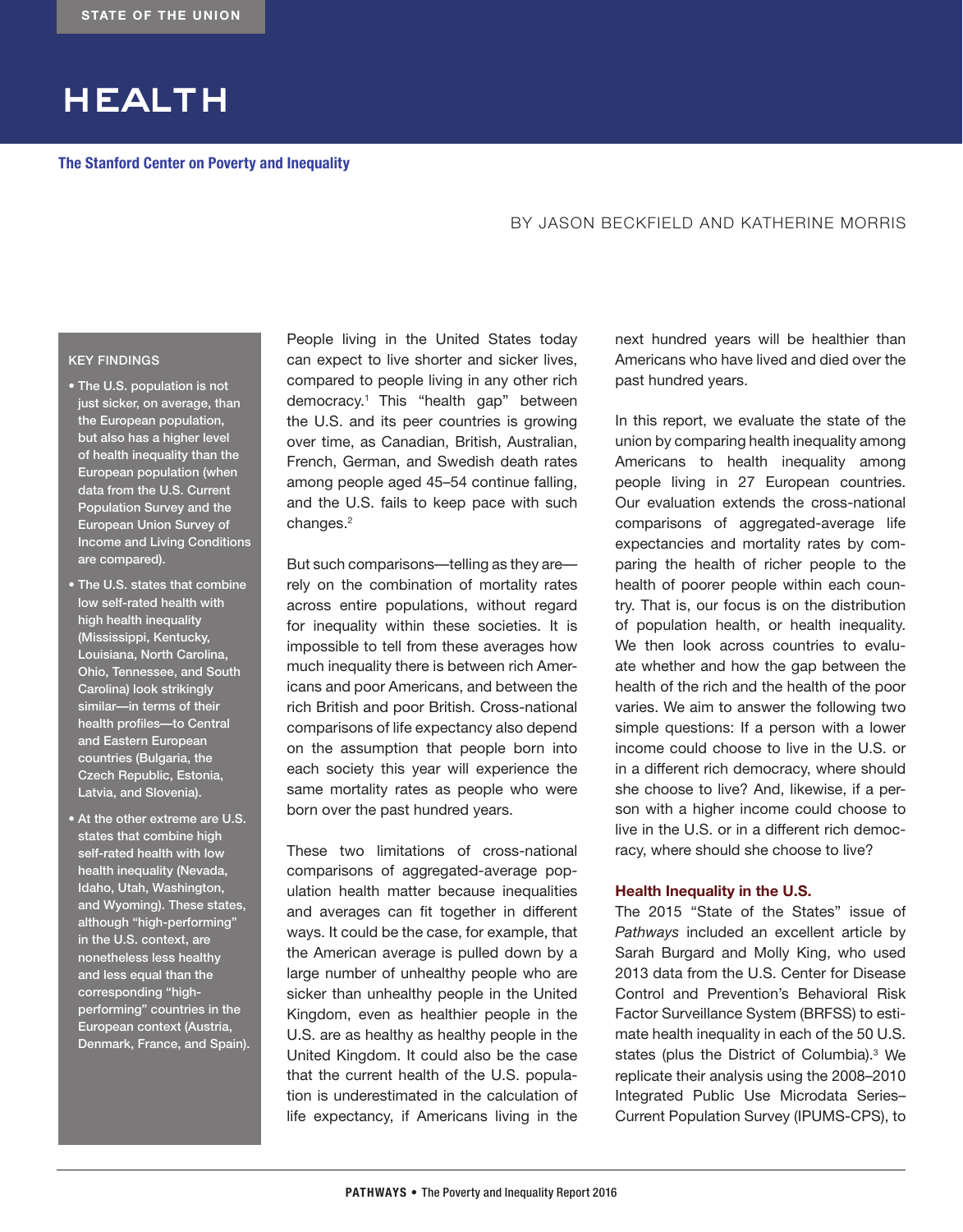set a baseline for our cross-national comparisons.<sup>4</sup>

We measure health with a questionnaire item that asked respondents to rate their own health: "Would you say that in general your health is excellent, very good, good, fair, or poor?" Consistent with earlier work using the same item, we combine "fair" and "poor" responses into one category (which we will dub as "poor health"), and we combine the remaining responses into another category (which we will dub as "good health"). We label those living in a household with an income at or below the 20th percentile for their state as "low income," and we label those living in a household with an income at or above the 80th percentile for their state as "high income." We then calculate a simple estimate of relative health inequality using relative risk ratios: the prevalence of poor health among low-income persons divided by the prevalence of poor health among high-income persons.

To paint a complete picture of health inequality, we must consider not just the inequality in the distribution of poor health across people that are grouped by income, but also the prevalence of poor health. To see why, imagine two societies: one that is on-average sicker, and another that is on-average healthier. Suppose that, in each society, low-income households are twice as likely as high-income households to report health that is poor. In the healthier society, the difference between the health of the high-income households and the health of the low-income households will be smaller in absolute terms, even though their relative inequality is exactly the same.

Following Burgard and King, we combine this information about relative health inequalities and the prevalence of sickness into a figure that shows four groups of states: unequal unhealthy states (UU), unequal healthy states (UH), equal healthy states (EH), and equal unhealthy states (EU).

Figure 1 shows clear regional differences in the states. There are 15 states in the UU group, and the most unhealthy, unequal states are the Southern states of Alabama, Kentucky, Louisiana, Mississippi, and Tennessee. These states have an above-median prevalence of poor health (thus the designation "unhealthy"), and an above-median level of relative health inequality between people in households with an annual income in the bottom quintile for their state and those in households with an annual income in the top quintile for their state. These are the states where it is the worst to be poor.

Consider, for example, Mississippi: Here, the prevalence of poor health is 0.23 (and the prevalence of good health is 0.77). The relative risk ratio comparing low-income to high-income

people is 5.57, meaning that low-income Mississippians are over five times more likely to report poor health than are highincome Mississippians.

In the opposite quadrant of the figure, we find those states that are both relatively equal and healthier. Idaho stands out for having both a low prevalence of poor health, at 11 percent of Idahoans, as well as a low level of inequality. Indeed, Idaho has the lowest relative risk ratio in the U.S., at 3.03. Hawaii also has a relative risk ratio of 3.03, but has a comparatively higher prevalence of poor health, indeed it is above the national median for these data.

The next lowest level of relative inequality in the group of healthy states is found in Nevada (with a relative risk ratio of 3.41), followed by Nebraska, Utah, and South Dakota. Indeed, what is striking about the figure is that there are few U.S. states (only 12, including Idaho) in the equal-healthy group. And three of those states (Alaska, Minnesota, and Washington) are barely on the more-equal side of the red line. The upshot, as we'll see, is that most of the healthy states are also unequal, and most of the equal states are also unhealthy.

A stark exception to this pattern is Massachusetts, which has a low prevalence of poor health (0.11) and by far the highest amount of inequality (with a relative risk ratio of 15.61). This staggering health inequity persists today and has been recognized by the Massachusetts Department of Public Health as a pressing policy concern.<sup>5</sup> Its European analogue is the small, Mediterranean country of Cyprus. While tiny Cyprus (population 1.1 million) is only about one-sixth the size of Massachusetts (population 6.7 million), larger Netherlands (population 16.8 million) also combines a very high level of health inequality with a healthy population average (Figure 2).

If we average these inequality calculations across states, and weight by the population in each state (so that big states like California, New York, and Texas contribute more information), we find that the relative risk ratio for the U.S. as a whole is about 5. We also find that, overall, the U.S. prevalence of reporting poor health is 13.6 percent. These two statistics establish the U.S. as an outlier with respect to both health inequality *and* overall healthiness. As we will discuss in greater detail below, the U.S. level of inequality is far higher than we observe in most European countries, and the prevalence of poor health is on par with the former Soviet-bloc states of Central and Eastern Europe. As we can see in Figure 2, in Europe, the overall relative risk ratio (weighted by the populations of the 27 societies for which we have data) is also about 5, and the overall prevalence of poor health is 9 percent.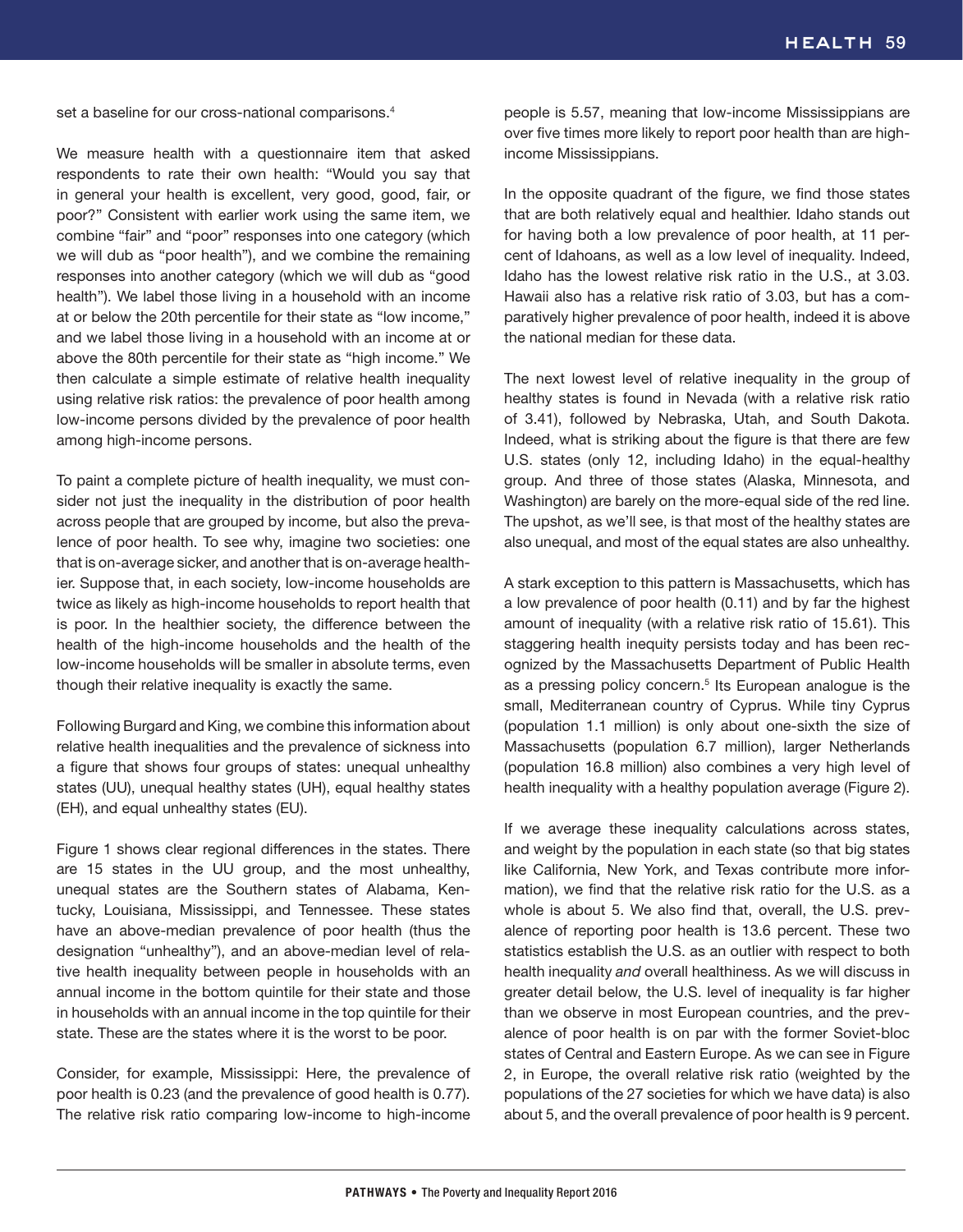However, the difference in health inequality between the U.S. and Europe becomes abundantly clear when we account for population differences in age, gender, marital status, education, and unemployment. To do so, we calculate the incident risk ratio for each state or country separately using modified Poisson regression models with robust error variances.<sup>6,7</sup> As we show below in Figures 5a and 5b, the incident rate ratio of poor health for low-income Americans across all 50 states and the District of Columbia is 2.3, while the incident rate ratio of poor health for low-income Europeans across all 27 countries included in the analysis is 1.6. It follows that Europeans are, on average, not just healthier than Americans, but are also more equal when accounting for population differences in key demographic and social characteristics.

#### **Health Inequality in Europe**

We now turn to a more thorough comparison of U.S. and European health and health inequality. To place health inequalities in the U.S. in comparative context, we use data from the European Union Survey of Income and Living Conditions (EU-SILC), which is currently the best source of population-representative, cross-nationally comparable, and individual-level information about health in European societies.

We must note that our analysis of the EU-SILC data differs from our analysis of the IPUMS-CPS data in an important respect. The wording of responses to the self-rated health item differs: in the EU-SILC data, the responses are "very bad," "bad," "good," "very good," and "excellent." We collapse the bottom two and top three categories, again drawing the line at good-or-better health versus less-than-good health. The EU-SILC categorization differs, then, from the IPUMS-CPS categorization by virtue of replacing the label "fair" with that of "bad" and the label "poor" with that of "very bad." If these inconsistencies in labeling have any effect, a reasonable hypothesis is that they would create the appearance of better health in Europe (given that those with objectively middling health might be more inclined to label it as "fair" in the IPUMS-CPS than "bad" in the EU-SILC).

FIGURE 1. Relative Health Inequality by Prevalence of Self-Rated Poor Health in U.S. States and the District of Columbia, 2008–2010



Note: Relative risk ratios are calculated as the prevalence of poor health among low-income persons (those with a household income in the bottom quintile for that state) divided by the prevalence of poor health among high-income persons (those with a household income in the top quintile for that state). All estimates are unweighted. Data are from the 2008-2010 IPUMS-CPS. N = 441,843. Poor health is defined as self-rated "fair" or "poor" health. Red lines represent the median values across all states. EU: Equal-Unhealthy; UU: Unequal-Unhealthy; EH: Equal-Healthy; UH: Unequal-Healthy; UH: Unequal-Healthy Regional divisions reflect Census Bureau categories. States are marked by their two-letter postal abbreviations: Alabama (AL); Alaska (AK); Arizona (AZ); Arkansas (AR); California (CA); Colorado (CO); Colorado (CO); Forida (ME); Maryland (MD); Massachusetts (MA); Michigan (MI); Minnesota (MN); Mississippi (MS); Missouri (MO); Montana (MT); Nebraska (NE); Nevada (NV); New Hampshire (NH); New Jersey (NJ); New Mexico (NM); New York (NY); North Carolina (NC); North Dakota (ND); Ohio (OH); Oklahoma (OK); Oregon (OR); Pennsylvania (PA); Rhode Island (RI); South Carolina (SC); South Dakota (SD); Tennessee (TN); Texas (TX); Utah (UT); Vermont (VT); Virginia (VA); Washington (WA); West Virginia (WV); Wisconsin (WI); Wyoming (WY).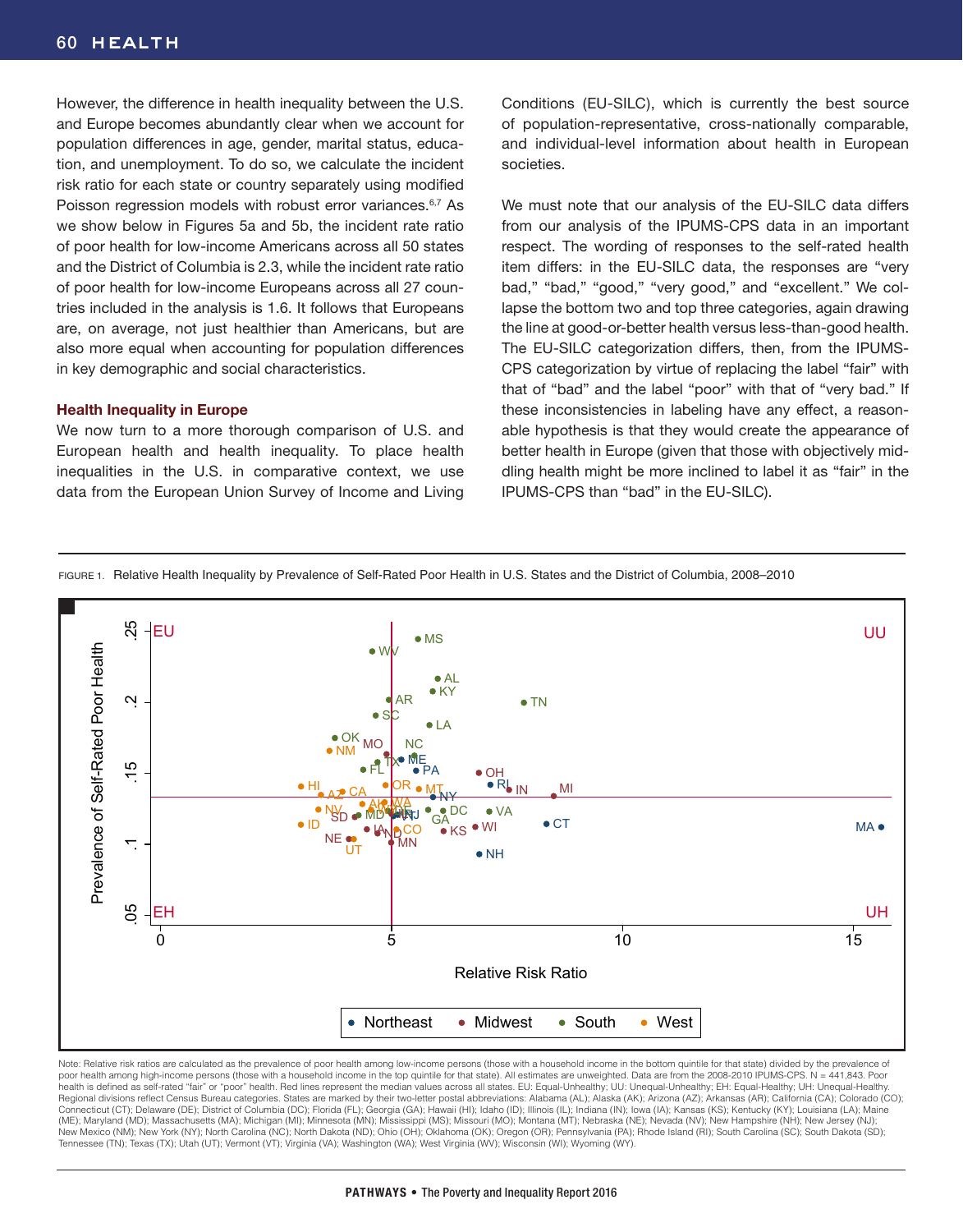To facilitate U.S.-Europe comparisons, we show our EU-SILC results in graphs that are formatted in the same way as the graphs of IPUMS-CPS results. The first striking U.S.-Europe difference is the lower prevalence of "poor health" in all European societies. While in the U.S. this prevalence varies from a low of 0.09 in New Hampshire to a high of 0.23 in Mississippi, in Europe it ranges from a low of 0.04 in the Netherlands to a high of 0.21 in Lithuania. The simple, if unsurprising, conclusion: Good health is more prevalent in Europe than in the U.S. And this greater prevalence of good health in Europe would probably be even more pronounced if the large incarcerated population in the U.S. had been included in the calculations.<sup>8</sup>

Setting aside this overarching difference, there are also some similarities. In Europe, as in the U.S., equal-healthy places (the lower-left quadrant of Figure 2) are scarce. France and Spain are the only large countries in this quadrant. This equal-healthy group also includes Austria, Denmark, Iceland, Luxembourg, and Norway.

It is also instructive to compare the places falling into the unequal-unhealthy quadrant. The countries of Bulgaria, the Czech Republic, Estonia, Latvia, and Slovenia represent the clearest European cases of unequal-unhealthy societies in terms of simple relative inequality, while the U.S. analogues are Alabama, Kentucky, Louisiana, Mississippi, and Tennessee.

It would probably come as a surprise to Americans living in these states that they share a population health profile with people living in former Soviet-bloc societies. This result raises the question of what sort of ruptures in the social fabric these states might share with societies that so recently experienced the transition from socialism to capitalism.

Because the EU-SILC and the IPUMS-CPS use different response categories for the self-rated health question, we re-estimated the relative risk ratios for the other health items that are available in the EU-SILC. The first alternative measure is a binary indicator for having a chronic condition, defined as a "long-standing illness, disability, or infirmity." The second

FIGURE 2. Relative Health Inequality by Prevalence of Self-Rated Poor Health in 27 European Countries, 2008–2010



Note: Relative risk ratios are calculated as the prevalence of poor health among low-income persons (those with a household income in the bottom quintile for that country) divided by the prevalence of poor health among high-income persons (those with a household income in the top quintile for that country). All estimates are unweighted. Data are from the 2010 EU-SILC. N = 533,933. Poor health is defined as self-rated "bad" or "very bad" health. Red lines represent the median values across all countries. EU: Equal-Unhealthy; UU: Unequal-Unhealthy; EH: Equal-Healthy; UU: Unequal-Unhealthy. Regional divisions reflect United Nations categories. Eastern European countries are Bulgaria (BG), Czech Republic (CZ), Hungary (HU), Poland (PL), Romania (RO), and Slovakia (SK). Northern<br>European countries are Denmark ( Cyprus (CY), Greece (EL), Italy (IT), Malta (MT), Portugal (PT), Slovenia (SL), Spain (ES), Austria (AT), Belgium (BE), France (FR), Luxembourg (LU), and the Netherlands (NL).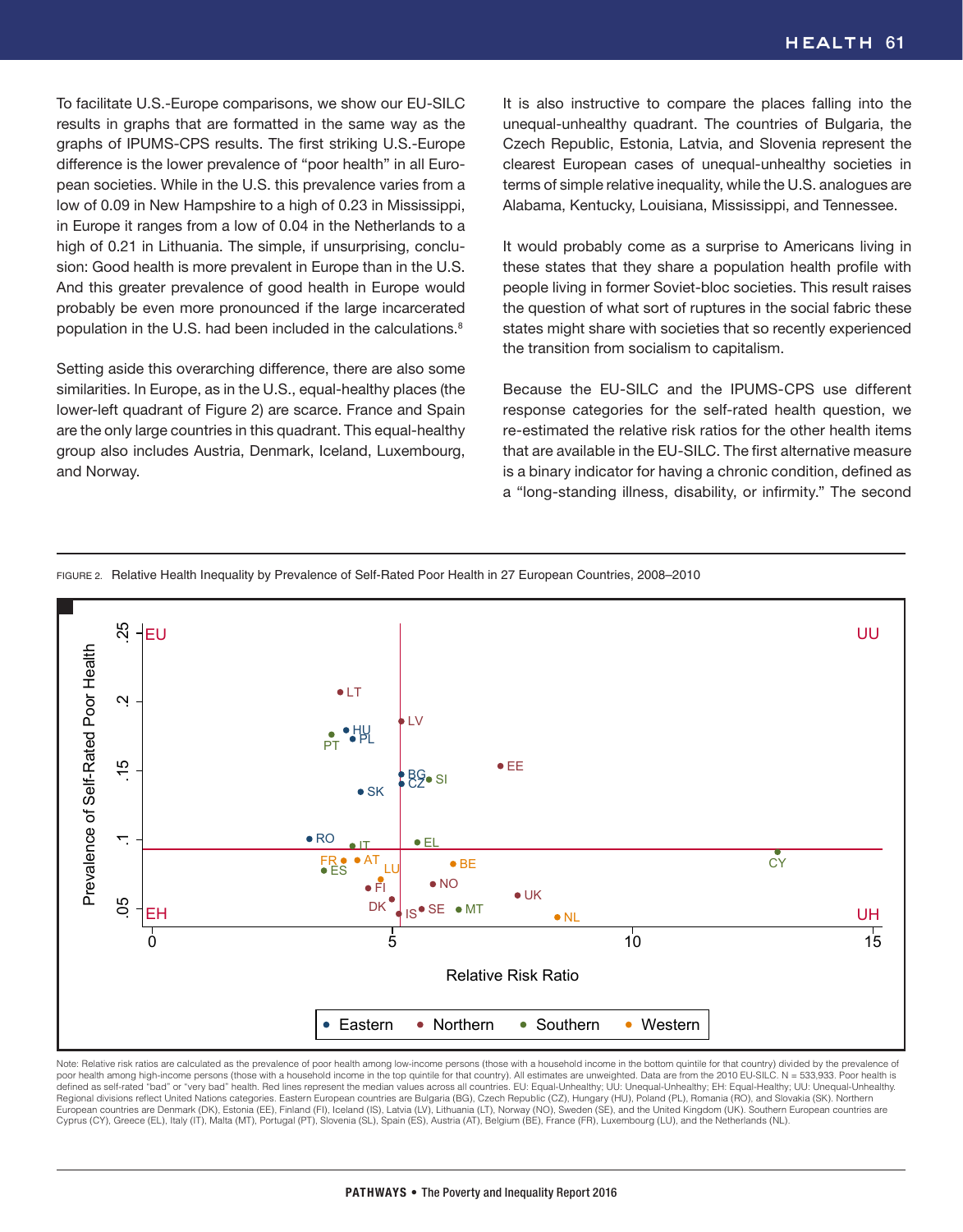alternative measure is a binary indicator for having a physical limitation, defined as reporting any difficulty performing "activities people usually do" due to "an ongoing health problem."

The results from these additional analyses are shown in Figures 3 and 4. Overall, there is much less health inequality according to these measures. In both cases, Europeans in households with annual incomes in the bottom quintile are between two and three times as likely to report problems as Europeans in households with annual income in the top quintile.

The relative equality of European health may of course be a function of universal healthcare in Europe. When healthcare is universally provided, treatment for various conditions and

limitations should not be as income-dependent as it is in the U.S. It is also striking that, despite the relatively high prevalence of chronic conditions and activity limitations (30% and 25%, respectively), the prevalence of self-rated "poor health" is so much lower than it is in the U.S. (9% vs. 13.6%).

#### **Choosing Where to Live**

At the outset of this article, we promised to weigh in on where one might choose to move under the conceit that individuals relocate on the basis of health considerations alone. If our hypothetical unhealthy poor person were suddenly geographically mobile, where should she move? Our results suggest that, if she were confined to the U.S., she would do best in the western states of Idaho, Nevada, or Utah. But she would do yet better in the countries of Austria or Spain.

FIGURE 3. Relative Health Inequality by Prevalence of Chronic Conditions in 27 European Countries, 2008–2010



FIGURE 4. Relative Health Inequality by Prevalence of Activity Limitations



Note: Relative risk ratios are calculated as the prevalence of chronic conditions among low income persons (those with a household income in the bottom quintile for that country) divided by the prevalence of chronic conditions among high income persons (those with a household income in the top quintile for that country). All estimates are unweighted. Data are from the 2010 EU-SILC. N = 533,933. Chronic conditions are defined as "any long-standing illness, disability or infirmity." Red lines represent the median values across all countries. EU: Equal-Unhealthy; UU: Unequal-Unhealthy; EH: Equal-Healthy; UU: Unequal-Unhealthy. Regional divisions reflect United Nations categories. Eastern European countries are Bulgaria (BG), Czech Republic (CZ), Hungary (HU), Poland (PL), Romania (RO), and Slovakia (SK). Northern European countries are Denmark (DK), Estonia (EE), Finland (FI), Iceland (IS), Latvia (LV), Lithuania (LT), Norway (NO), Sweden (SE), and the United Kingdom (UK). Southern European countries are Cyprus (CY), Greece (EL), Italy (IT), Malta (MT), Portugal (PT), Slovenia (SL), Spain (ES), Austria (AT), Belgium (BE), France (FR), Luxembourg (LU), and the Netherlands (NL).



Note: Relative risk ratios are calculated as the prevalence of activity limitations among lowincome persons (those with a household income in the bottom quintile for that country) divided by the prevalence of activity limitations among high-income persons (those with a household income in the top quintile for that country). All estimates are unweighted. Data are from the 2010 EU-SILC.  $N = 533,933$ . Activity limitations are defined as "any limit to daily activities due to illness or disability. Red lines represent the median values across all countries. EU: Equal-Unhealthy; UU: Unequal-Unhealthy; EH: Equal-Healthy; UU: Unequal-Unhealthy. Regional divisions reflect United Nations categories. Eastern European countries are Bulgaria (BG), Czech Republic (CZ), Hungary (HU), Poland (PL), Romania (RO), and Slovakia (SK). Northern European countries are Denmark (DK), Estonia (EE), Finland (FI), Iceland (IS), Latvia (LV), Lithuania (LT), Norway (NO), Sweden (SE), and the United Kingdom (UK). Southern European countries are Cyprus (CY), Greece (EL), Italy (IT), Malta (MT), Portugal (PT), Slovenia (SL), Spain (ES), Austria (AT), Belgium (BE), France (FR), Luxembourg (LU), and the Netherlands (NL).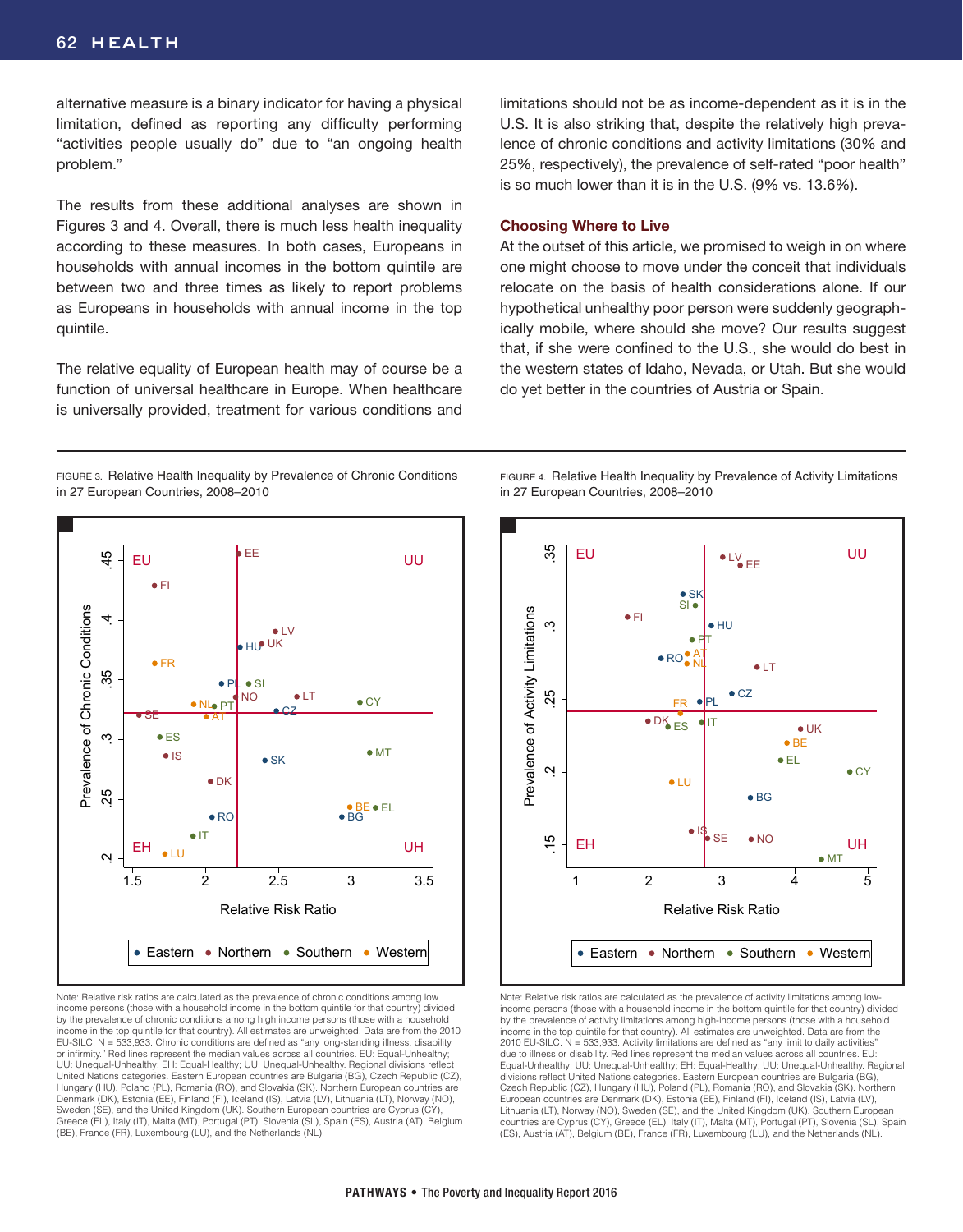But what about a high-income person? Where should that person choose to live? Our results suggest that here too there are a range of consequential choices, with the best ones being the Netherlands, Iceland, Malta, or Sweden, certainly a disparate lot. In these places, the prevalence of "poor health" among people with household income in the top 20 percent for their country of residence is vanishingly low, below 5 percent. Crucially, our models predict that our hypothetical mover would not fare as well in *any* of the U.S. states that are best for the better-off: Connecticut, New Hampshire, Virginia, or Wisconsin.

#### **Conclusions**

**West** 

Washington Alaska Colorado Utah Montana Arizona<br>Wyoming<br>Oregon<br>Nebraska California<br>Arizona New Mexico Hawaii Nevada Idaho **Michigan** Indiana Kansas Minnesota **Wisconsin** South Dakota<br>Ohio North Dakota Illinois Missour Iowa Tennessee Virginia Kentucky Alabama North Carolina Louisiana Texas Arkansas **Georgia** West Virginia Mississippi Oklahoma District of Columbia Florida Delaware Maryland South Carolina Massachusett: Connecticut Rhode Island New Hampshire Maine New York Vermon New Jersey Pennsylvania

Midwest

South

**Northeast** 

Our analyses of health prevalence and relative health inequality demonstrate that many of the very places with the least health inequality are also those with the best overall popula-

FIGURE 5A. Rank Ordered Self-Rated Health Inequality in U.S. States and the District of Columbia, Controlling for Socio-Demographic Characteristics, 2008–2010

tion health. It follows that our hypothetical low-income person and high-income person are healthiest in exactly the same places: Austria, France, and Spain. These populations are both very healthy by international standards and have a very low level of health inequality by international standards (especially in terms of absolute inequality).

People living in the U.S. are often reluctant to draw lessons from the European experience, in part because the U.S. is so much larger and heterogeneous than many European countries. We tackle this problem by disaggregating the U.S. into its 50 states, plus the District of Columbia. Furthermore, our regression results in Figure 5 demonstrate the persistence of these differences when controlling for population differences in key demographic and social characteristics.





Note: The bar charts above display the relative risk of reporting poor health for low-income persons (household income in the bottom quintile) compared to high-income persons (household income in the top quintile), controlling for age, gender, marital status, education, and unemployment. The incident rate ratios (IRRs) were estimated using separate modified Poisson regression models with robust error variances for each state (5a) or country (5b). Red lines reflect the IRR from a full model with all states (5a) or countries (5b).

0 1 2 3 4 5 Incident Rate Ratio